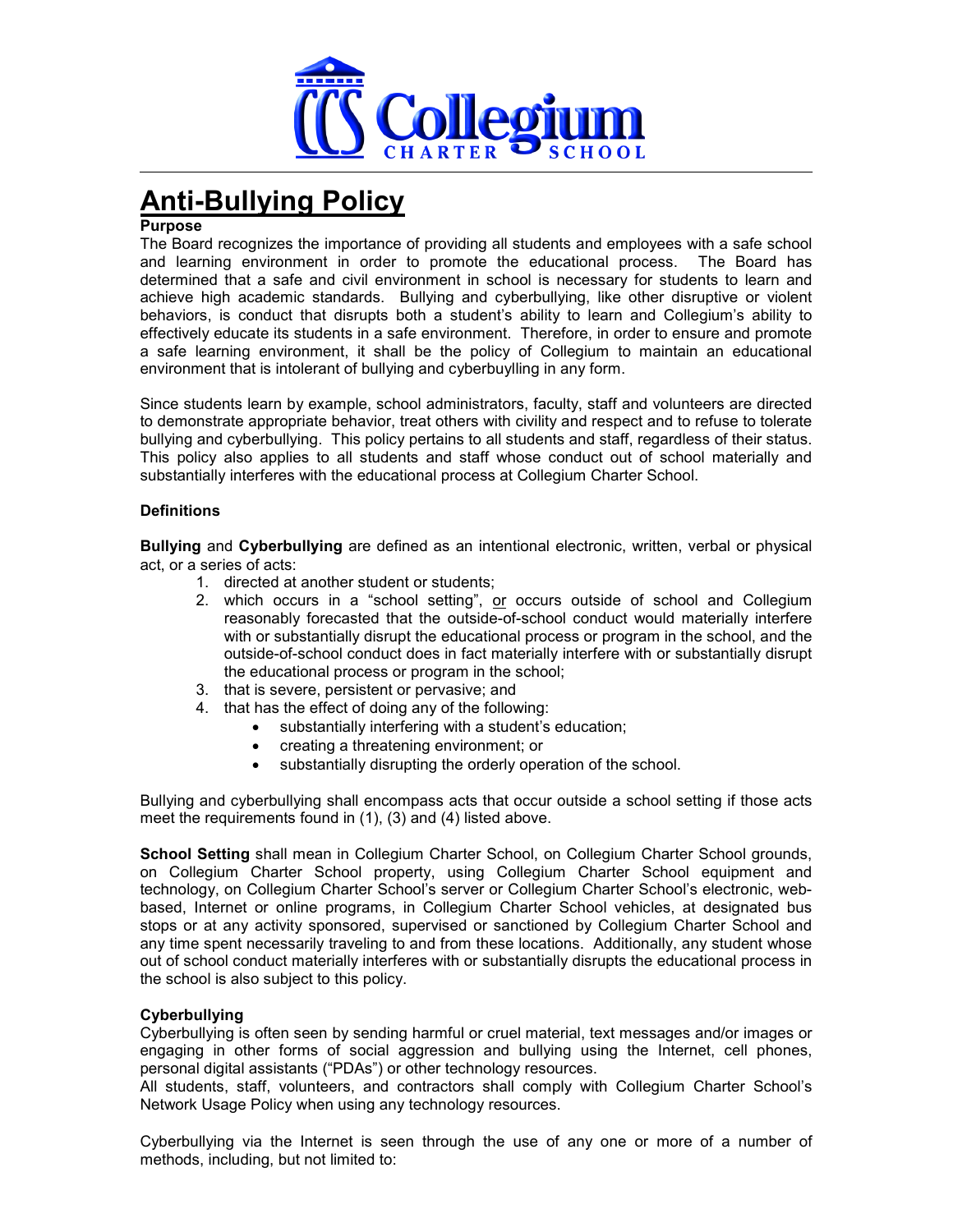- Email sent to the intended victim;
- Blog entries regarding the intended victim;
- Posts on social networking websites, including, but not limited to, Facebook, Twitter, YouTube, or MySpace;
- Posting victim's pictures on the Internet or networking websites with derogatory phrases or questions attached to them;
- Using instant messaging tools to harass victims;
- Creating an Internet parody of the intended victim;
- Creating fake Internet profiles for the victim on a public website;
- Creating or accessing an unauthorized website which harasses or bullies the victim;
- Using camera phones and/or digital cameras to take embarrassing photographs of students and/or staff and posting them online;
- Excluding others from an online group by falsely reporting them for inappropriate language to Internet service providers.

Cell phones are also often used for cyberbullying for things such as calling or text messaging the victim and/or using a victims' cell phone to text or call another victim using harassing language.

The use of the Internet or Collegium Charter School email does not necessarily have to involve the creation of the offensive materials. Rather, the person creating the offensive material may do it on a home computer and then use Collegium Charter School's computers to take such actions as accessing it, viewing it, displaying it for others to see, disseminating copies of it to others or otherwise publicizing the contents.

Collegium Charter School strictly prohibits the above conduct and any conduct by any student or staff that creates or intends to create an intimidating, threatening, offensive or hostile learning environment.

## **Guidelines**

Students shall conduct themselves in a manner in keeping with their levels of development, maturity, and demonstrated capabilities with a proper regard for the rights and welfare of other students, school staff, volunteers, and contractors.

The Board believes that standards for student behavior must be set cooperatively through interaction among the students, parents and guardians, staff, and community members of Collegium Charter School, producing an atmosphere that encourages students to grow in selfdiscipline. The development of this atmosphere requires respect for self and others, as well as for school and community property on the part of students, staff, and community members.

Since bystander support of bullying and cyberbullying can bolster these types of behaviors, Collegium Charter School prohibits both active and passive support for acts of bullying and cyberbullying. The staff should encourage all students to refuse to engage in these acts and to report them immediately to the appropriate building Principal.

#### **Reporting Procedures**

Any student who feels he or she has been bullied or cyberbullied shall have the right to file a complaint of such bullying. Complaints should be reported to the Principal. Collegium provides a Bullying Report Form, available on our website and in our main offices, for students and parents to use to make a report of bullying. Complaints may also be reported directly to a teacher, guidance counselor, or other administrator who shall immediately report the incident to the Principal in order to protect the alleged victim and for prompt investigation. The Board of Trustees requires the Principal to be responsible for determining whether an alleged act constitutes a violation of this policy. In determining whether alleged conduct constitutes bullying or In determining whether alleged conduct constitutes bullying or cyberbullying, the totality of circumstances, nature of the conduct, and context in which the alleged conduct occurred shall be investigated. If the investigation results in a substantiated charge of the bullying, Collegium Charter School shall take prompt corrective action to ensure the bullying and/or cyberbullying ceases and will not reoccur.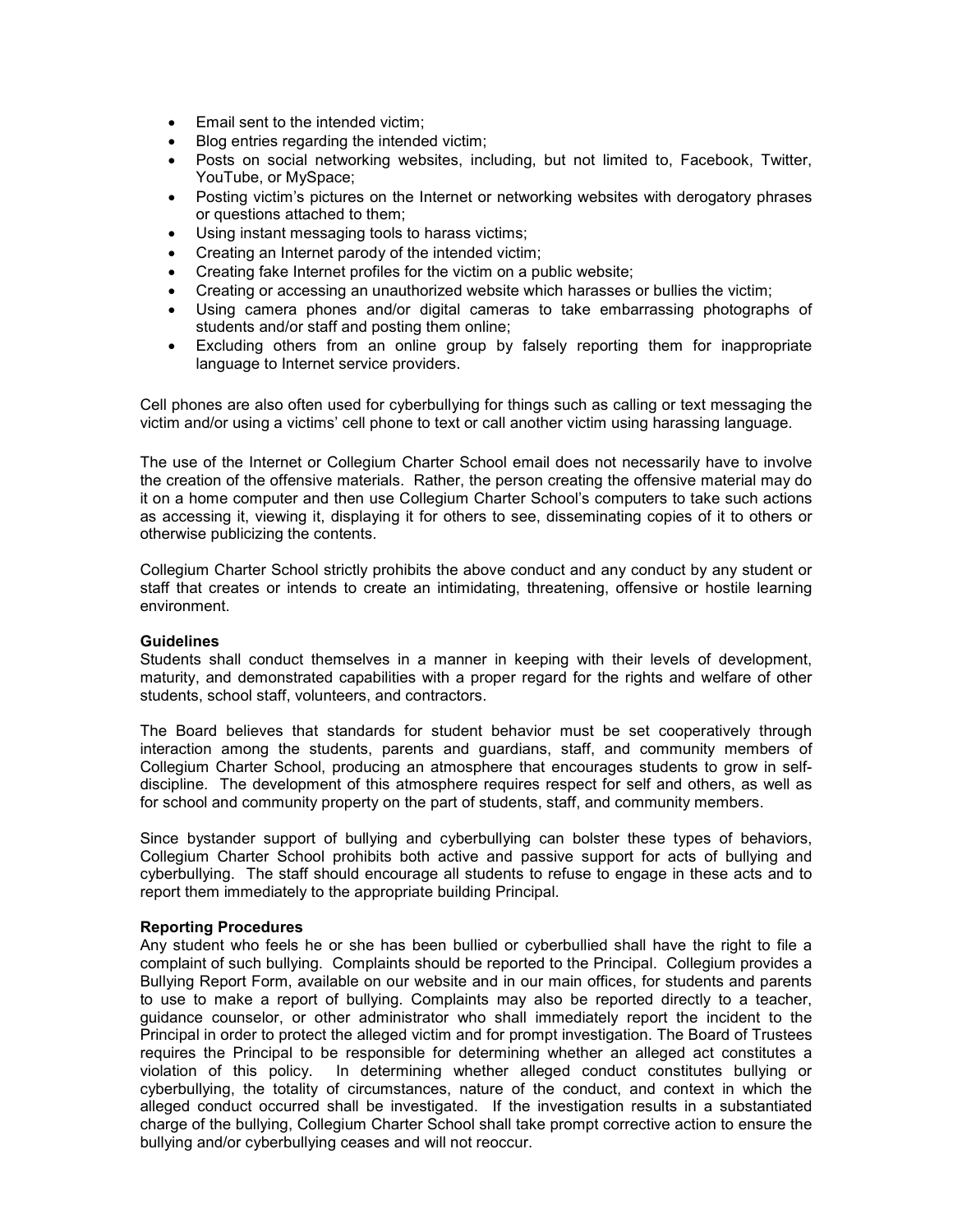Reports to the Principal may be made anonymously, but formal disciplinary action *may not* be based solely on the basis of an anonymous report.

The Principal shall immediately notify the parent or guardian of the perpetrator of the bullying and the parent or guardian of the victim of the bullying of the alleged incident.

### **Consequences for Violations**

Consequences and appropriate remedial actions for a student or staff member who commits one or more acts of bullying or cyberbullying may range from positive behavioral interventions up to and including in school or out of school suspension from Collegium Charter School or expulsion or other disciplinary removal from Collegium Charter School, in the case of a student, or suspension or termination in the case of an employee, as set forth in Collegium Charter School's student Code of Conduct or Employee Handbook.

In some cases, bullying and/or cyberbullying may constitute criminal activity and the Police Department will be notified. This may lead to a criminal investigation and criminal charges against the student or staff.

Consequences for a student who commits an act of bullying and/or cyberbullying shall be unique to the individual incident and will vary in method and severity according to the nature of the behavior, the developmental age of the student, and the student's history of problem behaviors and performance, and must be consistent with Collegium Charter School's student Code of Conduct. Remedial measures shall be designed to: correct the problem behavior; prevent another occurrence of the behavior; and protect the victim of the act.

The following intervention strategies for protecting victims may be followed as needed:

- Supervise and discipline offending students fairly and consistently;
- Provide adult supervision at Collegium Charter School sites or other sites used by Collegium Charter School, at any activity sponsored, supervised or sanctioned by Collegium Charter School, during any breaks, lunch times, bathroom breaks and in the hallways during times of transition;
- Maintain contact with parents and guardians of all involved parties;
- Provide counseling for the victim if assessed that it is needed;
- Inform school personnel of the incident and instruct them to monitor the victim and the offending party for indications of harassing, intimidating and bullying and/or cyberbullying behavior. Personnel are to intervene when prohibited behaviors are witnessed; and
- Check with the victim daily to ensure that there have been no incidents of retaliation from the offender or other parties.

#### **Retaliation Prohibited**

The Board of Trustees strictly prohibits retaliation or reprisal against any person who reports bullying and/or cyberbullying incidents. Retaliation includes, but it is not limited to, any form of intimidation, reprisal or harassment used against a person who reports, in good faith, incident(s) of bullying and/or cyberbullying. Disciplinary action against any person who retaliates or engages in reprisals for reporting such behavior(s) may include sanctions up to and including expulsion or suspension for students and termination for staff engaging in such prohibited conduct. The consequences and appropriate remedial action shall be determined after consideration of the nature, severity, and circumstances of the act.

#### **False Accusations**

The Board of Trustees prohibits any person from falsely accusing another of bullying and/or cyberbullying. The consequences and appropriate remedial action for a student found to have falsely accused another of bullying and/or cyberbullying may range from positive behavioral interventions up to and including suspension or expulsion. Consequences and appropriate remedial action for an employee found to have falsely accused another of bullying and/or